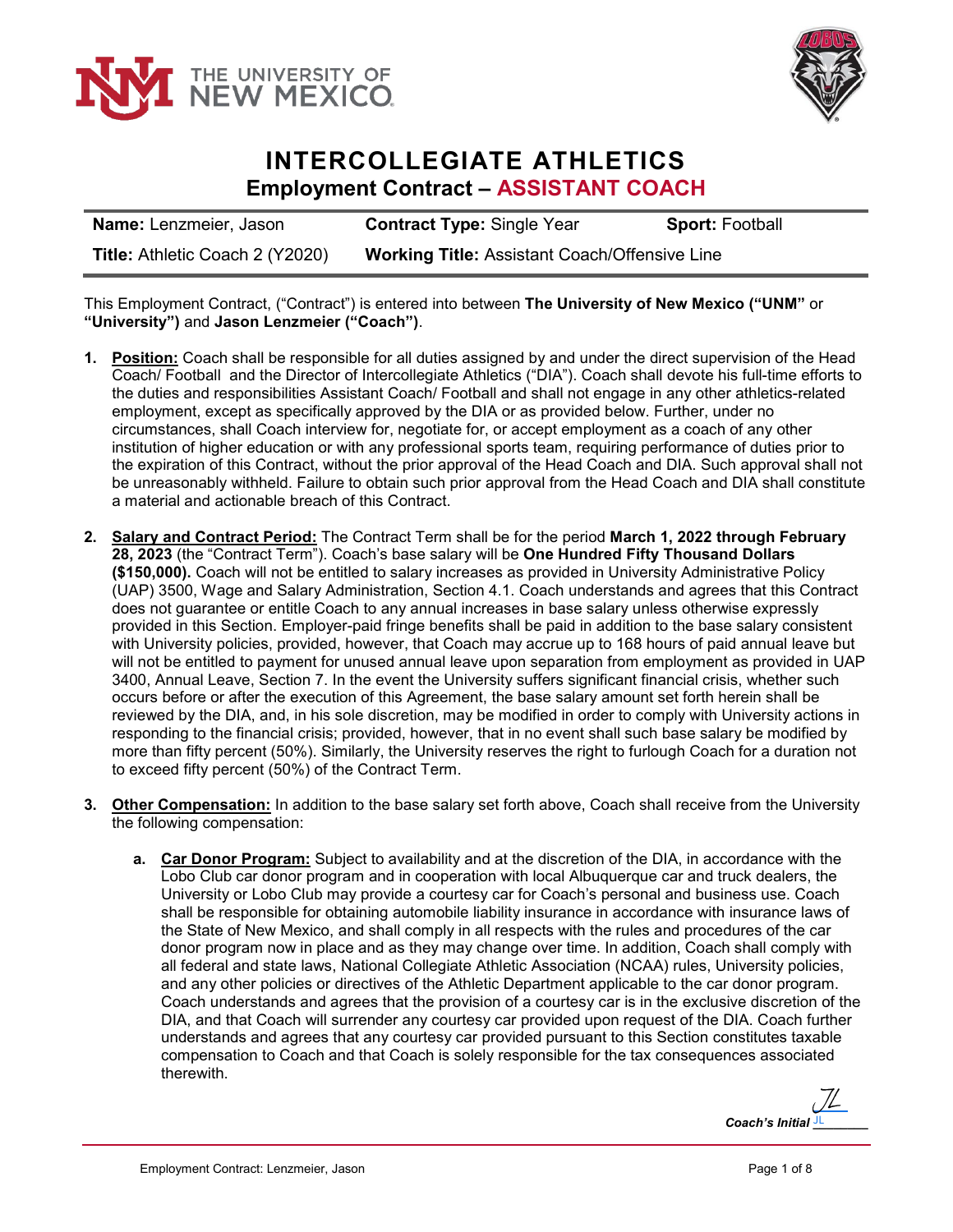**b. Travel:** At the DIA's sole discretion, Coach's spouse or domestic partner (as described in UAP 3790, Domestic Partners) and minor dependent children (together, "Family Members") may be added to the official University travel party for regular season away and post-season games within the continental United States. Travel costs for Family Members (including but not limited to costs of transportation, lodging, food and incidentals) shall be at Coach's expense, unless determined by the DIA, in his sole discretion, that funds and logistics allow for the University to provide for any or all of such costs. Coach understands and agrees that any value received by Coach under this provision likely is taxable compensation to Coach, and that Coach is solely responsible for the tax consequences associated therewith.

Coach understands agrees that all compensation set forth in this Section is subject to compliance with University policies and procedures, the Mountain West Conference (MWC) rules and regulations, and the NCAA policies and procedures.

- **4. Incentive Salary:** An incentive payment is a direct payment over and above the Coach's base salary, in an amount to be determined by the DIA subject to the approval of the University President or designee and subject to availability of funds. Coach is eligible for an incentive payment upon achieving performance criteria established by the DIA in his exclusive discretion, and which are subject to annual review and revision by the DIA. Coach will be eligible for such incentive salary payments after completing the Contract Term in which the incentive is earned. Incentive payments, if any, will be paid no later than **ninety (90)** days after the end of the Contract Term. In order to be eligible for incentive payments under this provision, Coach must be currently employed by the University at the time that the incentive payment is due. Coach understands and agrees that incentive payments, if any, are taxable compensation to Coach and that Coach is solely responsible for the tax consequences associated therewith.
- **5. Independent Income:** Subject to compliance with Athletics Department, University, MWC and NCAA policies, as currently in force and from time to time amended, and with advance written permission of the DIA, Coach may earn other athletics-related income during the period of this Contract only as set forth below. Coach understands and agrees that such activities are independent of Coach's University employment and the University shall have no liability or responsibility for any claims arising therefrom. Coach agrees to indemnify the University and hold it harmless from any claims arising out of any independent contractual or other business and/or employment arrangements with third parties. Coach's advance written requests pursuant to this Section shall include the sources and amounts of any independent income contemplated by this Section. Coach understands and agrees that Coach is solely responsible for any tax liability associated with such activities.

With the written permission of the DIA, Coach may organize and conduct or be employed by a camp, clinic, lessons, or sports league pursuant to the Athletics Department's summer camp policy. Coach understands and agrees to comply with all generally applicable University policies, NCAA and MWC rules, as well as the terms UNM Athletics' Camp Manual Policy and Procedures provided by the UNM Athletics Compliance office. Coach acknowledges that these policies, procedures and rules include, but are not limited to policies and rules regarding: licensing of University logos, trademarks, copyrighted material and the images and likenesses of University students and employees; income reporting; background checks; minors on campus; discrimination and harassment; and the appropriate use of University facilities. These activities are performed in addition to Coach's assigned duties and responsibilities, and shall not interfere with those assigned duties and responsibilities. Coach shall receive no compensation from the University in connection with these activities. Coach understands and agrees that Coach is solely responsible for any tax liability associated with such activities and that the University shall have no liability or responsibility for any claims arising therefrom. Coach shall be responsible for obtaining general liability insurance in accordance with insurance laws of the State of New Mexico, and will name the University as a third-party beneficiary of such insurance policies. Coach agrees to indemnify the University and hold it harmless from any claims arising out of any camprelated activities.

**6. Duties and Responsibilities:** Under the supervision and direction of the Head Coach/ Football and the DIA, Coach shall be responsible for assisting the Head Coach to achieve, in an efficient and effective manner, the

Coach's Initial **JL** [JL](https://secure.na2.echosign.com/verifier?tx=CBJCHBCAABAA-G21kKp2R-q45cV0wfWiNmt-QIWD_rkc)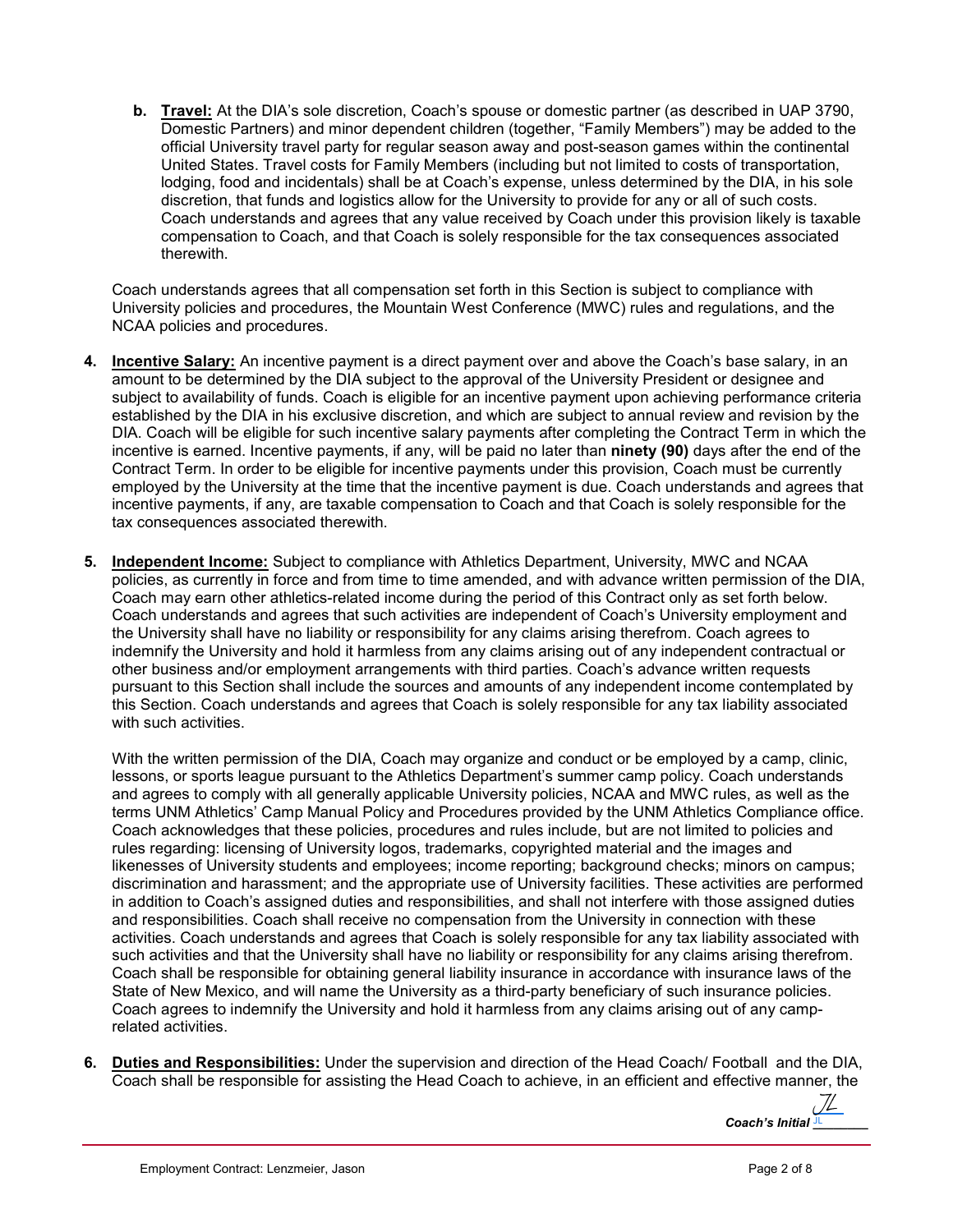goals and objectives of the University's Intercollegiate Football Program and the Department of Intercollegiate Athletics as established by the DIA. Said goals and achievements shall be in concert with the mission of the Department of Intercollegiate Athletics and the University, including the planning development, implementation and maintenance of an NCAA Division I Football program that is characterized by excellence, exemplified by academic achievement and development of character, maturity and a sense of fair play in Football. To that end:

- **a.** Coach shall perform his duties and responsibilities under this Contract to the reasonable satisfaction of the Head Coach and DIA, including but not limited to, assisting the Head Coach in the recruitment of student athletes consistent with all NCAA and MWC regulations, coaching and instruction of student athletes as well as all responsibilities normally associated with and performed by an Assistant Coach to the Head Coach of an NCAA Division I Football program at a member institution of the Mountain West Conference or other major NCAA Division I institution. Coach agrees to maintain a courteous and collegial working relationship with Athletics Department and University staff and faculty. Coach shall perform all duties set forth in this Contract and reasonably assigned by the Head Coach/ and DIA including, without limitation, assisting in the development and implementation of recruiting plans and strategies consistent with all applicable NCAA and MWC regulations; and, in general shall be responsible for evaluating, recruiting training conditioning, instructing, supervising, disciplining and coaching student athletes to prepare them to compete in the MWC and against college competition at the national level.
- **b.** Coach shall be responsible for assisting the Head Coach and use his best efforts to ensure that institutional control of the Football program is sustained through the development, implementation and maintenance of a vigorous and effective program for compliance with all NCAA, and MWC regulations and bylaws, and all policies of the University.
- **c.** Coach shall act and speak positively about the University and the University's athletic programs in private and public forums.
- **d.** Coach shall perform his duties and responsibilities while comporting himself at all times in a professional and personal manner consistent with good sportsmanship and with the high moral, ethical and academic standards of the University and the Department, the MWC, and the NCAA.
- **e.** At no time shall Coach be involved in discreditable conduct that is inconsistent with professional standards of the University, or that is seriously prejudicial to the best interests of the University, or that violates the University's mission in a substantive manner.
- **f.** Coach shall exercise due care such that any personnel under his responsibility or supervision shall comport themselves in a similar manner.
- **g.** Coach shall make every reasonable effort to ensure that all student athletes' academic requirements are met in cooperation with and in support of the University faculty and administration.
- **h.** Coach recognizes and supports the importance to the University of its academic policies, standards and requirements and Coach hereby agrees to abide by and support these and any future academic standards adopted by the University, in all aspects of his duties and set forth herein.
- **i.** Coach shall not disclose or use any secret, proprietary, or confidential information about the University or its business affairs or activities, all of which shall be deemed "confidential information," except during the term hereof and then only for the benefit of the University.

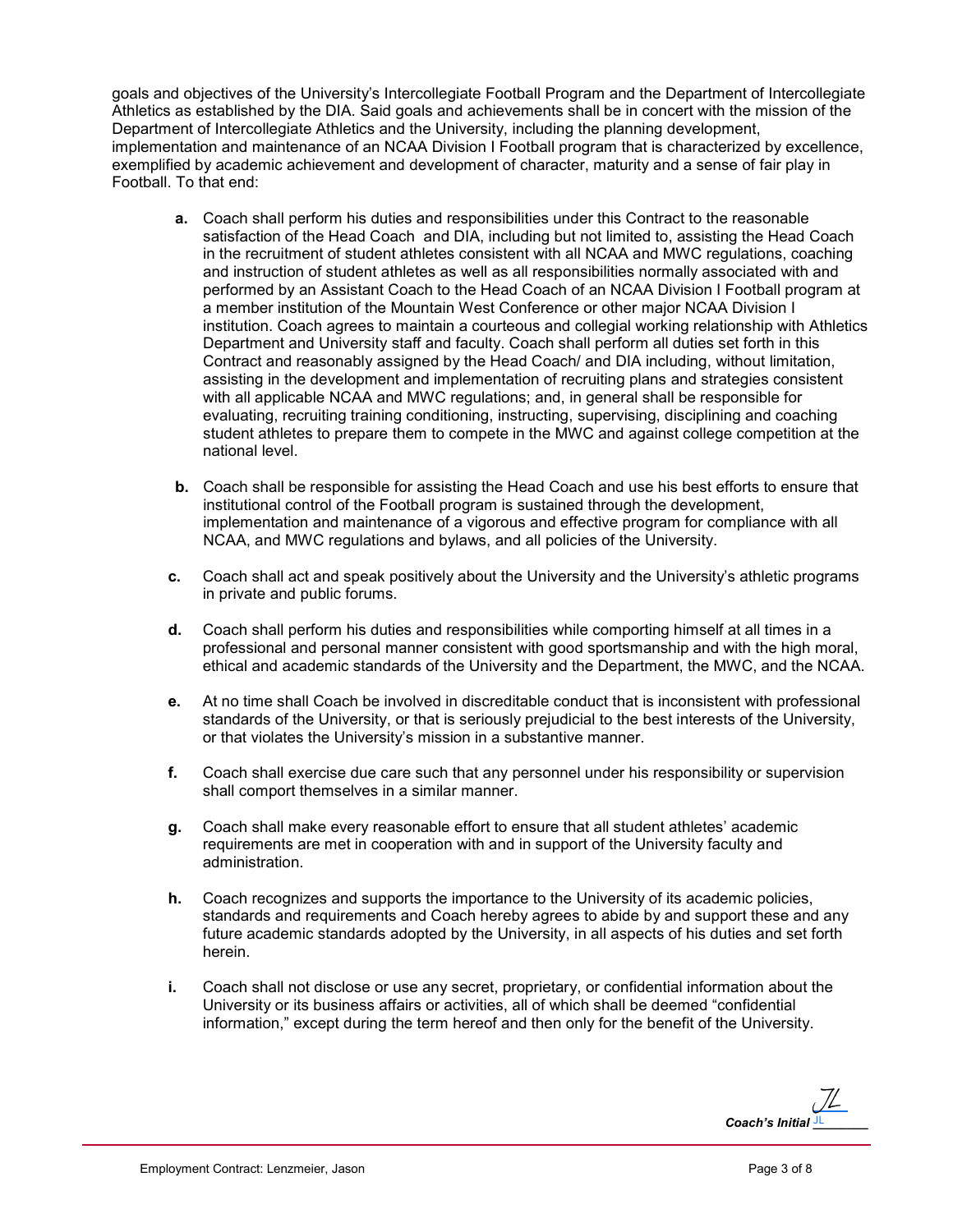- **j.** Coach, as a recognized and notable spokesperson for intercollegiate athletics and education, shall support the University administration mission, policies and decisions, in all of his dealing and activities with the public
- **7. Conduct of Athletics Personnel:** Coach, hired to administer, conduct, and/or coach intercollegiate athletics, shall act with honesty and sportsmanship at all times in promoting the honor and dignity of fair play in the context of the high standards associated with collegiate competitive sports. Coach understands and agrees that honesty and sportsmanship at all times, and the promotion of the honor and dignity of fair play in the context of the high standards associated with collegiate competitive sports, are material to this Contract, and that any conduct that undermines these values may be grounds for discipline, which can include termination for cause in accordance with Section 11.

Coach acknowledges that negative statements concerning the Athletics Department, the University, and the State of New Mexico made to the media or in public may be detrimental to recruiting, fundraising, and the morale of coaches, staff and players in the Football program and other programs of intercollegiate athletics and the reputation of the University. Therefore, Coach agrees that Coach is highly encouraged that whenever appropriate and in a timely manner, will first direct any complaint or criticism that Coach may have of a particular University Sports Program, the Athletics Department or the University to the DIA before directing the complaint or criticism to anyone else. This shall not prohibit Coach from making communications protected by whistleblower laws. Further, Coach shall make reasonable efforts to project a positive image with respect to the University, Athletics Department, and Football Program. Any conduct that disparages the Football Program, Athletics Department or the University may be grounds for discipline, which can include termination for cause in accordance with Section 11.

Coach shall not engage in activities or conduct injurious to the reputation of the University, including without limitation, repeatedly conveying to one person, or conveying to an assembled public group, negative information concerning the University.

- **8. Unethical Conduct:** Coach will refrain from unethical conduct. Unethical conduct may include, but is not limited to, the following examples of misconduct:
	- **a.** Refusal to furnish information relevant to an investigation of a possible violation of an NCAA regulation when requested to do so by the NCAA or the University;
	- **b.** Involvement in arranging for fraudulent academic credit or false transcripts for a prospective or an enrolled student-athlete;
	- **c.** Involvement in offering or providing a prospective or an enrolled student-athlete an improper inducement or extra benefit or improper financial aid;
	- **d.** Furnishing the NCAA or the University false or misleading information concerning Coach's involvement in or knowledge of matters relevant to a possible violation of an NCAA regulation;
	- **e.** Receipt of benefits by Coach for facilitation or arranging a meeting between a student-athlete and an agent, financial advisor, or a representative of an agent or advisor (e.g., "runner");
	- **f.** Refusal to furnish information relevant to an investigation of a possible violation of federal or state law or University policy when requested to do so by lawfully authorized federal or state agents or University officials or when otherwise required to report under University policy; or
	- **g.** Refusal to comply with regulatory or policy requirements, including but not limited to the reporting requirements imposed by the Jeanne Clery Disclosure of Campus Security Policy and Campus Crime Statistics Act, Title IX of the Education Amendments of 1972 (the "Clery Act"), and any and all University policies relating thereto.

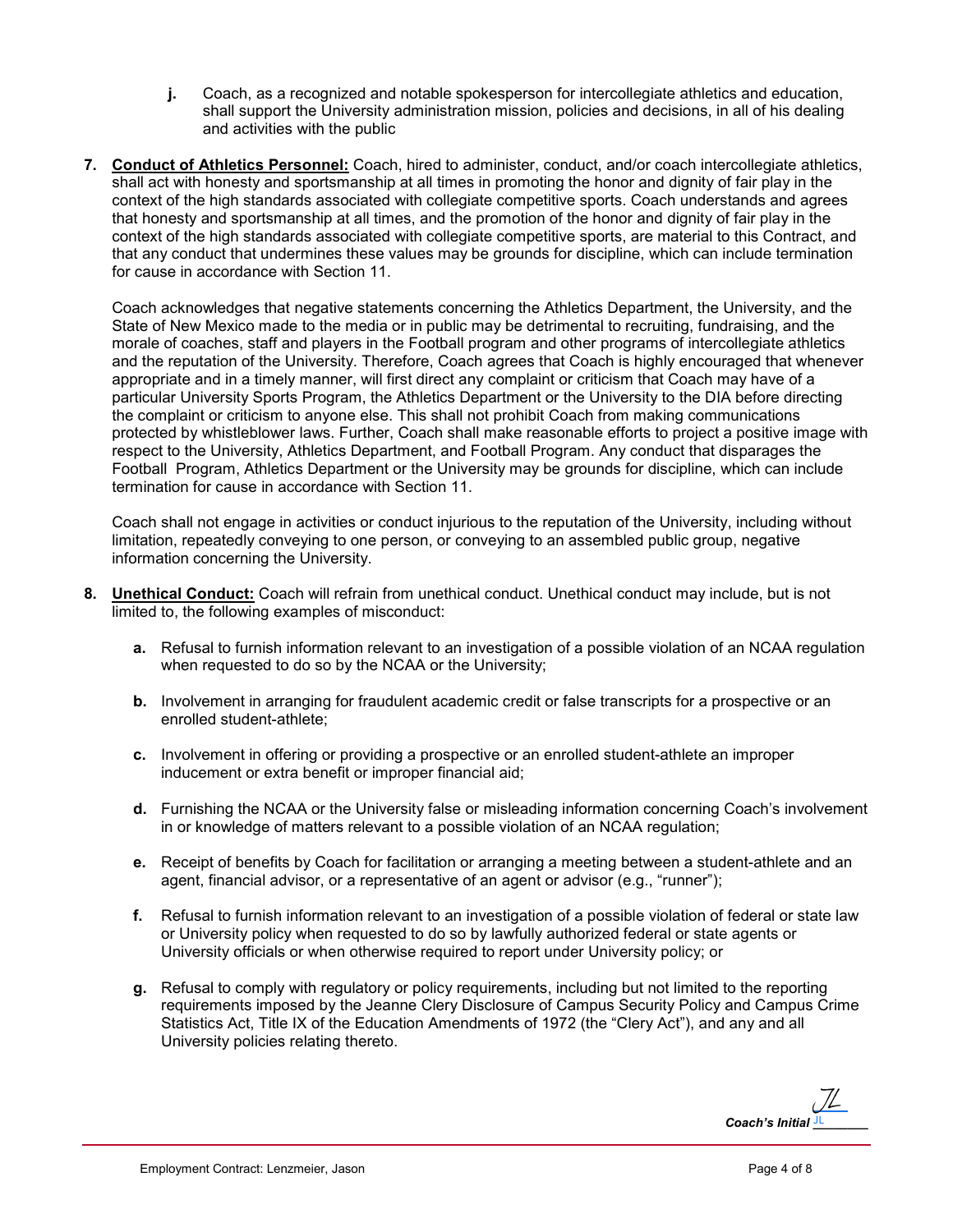Coach's agreement to refrain from unethical conduct is a material term of Coach's employment and this Contract. Coach expressly understands and acknowledges that unethical conduct is sufficient justification for Termination of Contract for Cause as described in Section 11.

**9. Compliance With Laws, Policies, Rules and Regulations:** Coach shall be responsible for being fully knowledgeable of, and being in full compliance with, the policies, rules, and regulations of the University, the MWC, or any other conference with which the University may elect to affiliate, the NCAA (as they are currently in force and as they are amended from time to time), as well as applicable federal laws, including but not limited to the Clery Act; Title IX of the Education Amendments of 1972; applicable New Mexico laws; and University policies regarding crime reporting and sexual harassment, including, but not limited to sexual harassment, sexual misconduct, and sexual violence. Coach shall immediately report any apparent or confirmed violations of the above laws, policies, rules, and regulations occurring in the department to the university's compliance staff, the DIA, or UNM's Division of Human Resources, as well as other University official/departments as may be required by University policy. Upon receiving any information about a person who has experienced sexual misconduct, harassment, sexual assault or other sexual violence, Coach shall also report the information to UNM's Office of Compliance, Ethics and Equal Opportunity (CEEO) within 24 hours, or as soon as reasonably practicable, by calling CEEO at 505-277-5251 or by email at [oeounm@unm.edu.](mailto:oeounm@unm.edu) Failure by Coach to report immediately to the University's athletics compliance staff and, as appropriate the DIA or other responsible University official/department, any alleged violations of University, MWC or NCAA policies, rules or regulations by Coach or, upon becoming aware of violations by any coaches, staff members, student-athletes, or other persons under Coach's supervision that become known to Coach, which failure, in the reasonable opinion of the DIA (i) creates material risk for the University or Program or (ii) negatively affects the University or the Program in a material manner, shall subject Coach to disciplinary or corrective action as set forth in the NCAA enforcement procedure. Such failure to report shall also subject Coach to immediate suspension, at the University's sole discretion, for a period of time without pay, or termination as described in Section 11.

If the University determines that Coach is in violation of MWC or NCAA rules and regulations while employed by the University, or was in violation of NCAA or conference rules and regulations during prior employment at another NCAA member institution, Coach shall be subject to disciplinary or corrective action as set forth in the NCAA enforcement procedure and may be suspended without pay by the University at the University's reasonable discretion for a period of time not to exceed ninety (90) days, or terminated as described in Section 11. If Coach fails to meet his obligations as stated in this Section or fails to complete any Universityrequired training within six (6) months of the beginning of Coach's employment, or otherwise fails or refuses to meet his obligations under any law, regulation, policy or procedure, Coach may be subject to disciplinary action up to and including suspension and termination as described in Section 11.

Coach specifically acknowledges and agrees that Coach's compliance with applicable laws, policies, rules, and regulations are material obligations of this Contract.

- **10. Non-Applicability of University Employment Policies and Due Process Guarantees:** This Contract creates no expectancy of or property interest in continued employment with the University. Accordingly, no provisions of the University Administrative Policy manual (UAP) addressing or governing separation of employment, discipline and contract employees generally are applicable to Coach. No due process guarantees relating to progressive discipline, suspension, discharge, and appeal processes are accorded to Coach under this Contract. All rights, processes and notices afforded to Coach or required from Coach are specifically enumerated under sections 11 through 14 of this Contract.
- **11. Termination of Contract for Cause:** The University reserves the right to immediately terminate this Contract for cause at any time. Cause includes, but is not limited to, violation of any material obligation of Coach under this Contract or any amendments hereto. In addition to a material breach of this Contract, the parties agree that the following non-exclusive list constitutes cause for termination under this Section:
	- **a.** insubordination;

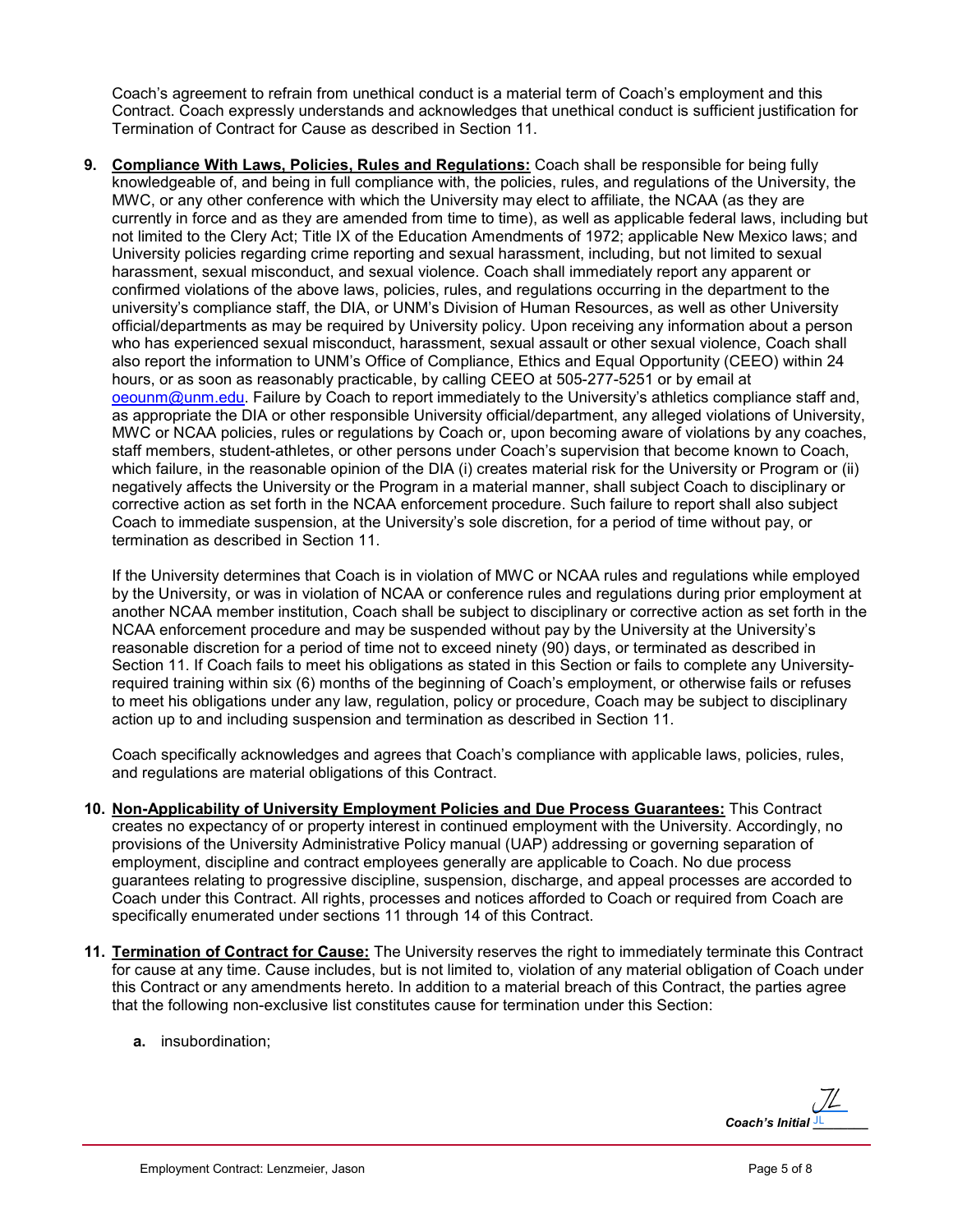- **b.** Coach's neglect of, or failure or refusal to perform, his duties as Assistant Coach in any material respect after receiving written notice of such failure or refusal from the DIA;
- **c.** malfeasance involving misuse of University or donor funds;
- **d.** Coach's failure to comport himself in a manner consistent with good sportsmanship or the moral, ethical or academic standards specified in this Contract or in University policies and regulations;
- **e.** failure of Coach or any other person under his supervision and direction to comply with applicable standards or regulations of the MWC or the NCAA, federal or state law, or University rules, regulations or policies, as amended from time to time, regardless of whether such violation results in the imposition of sanctions or other consequences;
- **f.** Coach's failure to promote an atmosphere of compliance or his failure to properly and effectively monitor personnel under his supervision and direction which results in material non-compliance by Coach's personnel, with applicable standards or regulations of the MWC or the NCAA, federal or state law, or University rules, regulations, or policies, as amended from time to time, regardless of whether such violation results in the imposition of sanctions or other consequences;
- **g.** Coach's instruction to any assistant coach, student or other person to respond inaccurately or incompletely to any request or inquiry concerning a matter relevant to University's athletic programs or other institution of higher learning which shall be propounded by University, the NCAA, the MWC or other governing body having supervision over the athletic programs of University or such other institution of higher learning, or required by law;
- **h.** Coach's failure to fully cooperate in the enforcement and implementation of any drug testing and/or education program established by the University, the MWC, the NCAA, or pursuant to federal or state law that is applicable to student athletes or other employees of the University;
- **i.** Coach's being charged with, indicted for, pleading no contest to, or being convicted of (i) any felony; or, (ii) any misdemeanor involving gambling, drugs or alcohol. For purposes of termination of this Contract for cause, the parties agree that a conviction or plea will serve as conclusive evidence of the commission of the alleged crime by Coach;
- **j.** engaging in conduct which either (i) displays a continual, serious disrespect or continual, serious disregard for the mission of the University, (ii) brings Coach into public disrepute (ii) constitutes moral turpitude or breaches the high moral and ethical standards applicable to Coach as a visible representative of the University;
- **k.** major or repeated minor violation of policies, rules, or regulations of the University; major or repeated secondary infractions of the MWC or NCAA rules (including any similar infraction which may have occurred at Coach's prior employment); major or repeated minor violation of New Mexico or federal laws, regulations, or policies;
- **l.** Coach's misconduct, whether or not relating to Coach's employment, which is not in the best interest of the University or which violates the University's mission, interests, policies, or regulations, and which causes material damage to the reputation or dignity of the University or its athletics program;
- **m.** participating in any (i) gambling, bookmaking, wagering, or betting involving any athletic contest whatsoever wither by soliciting, placing or accepting a bet or wager or through a bookmaker, a pool, or any other method of gambling; or (ii) counseling, instruction, encouraging, or knowingly and intentionally permitting any student-athlete, assistant coach, or other individual under or subject to Coach's control, authority, or supervision to participate in such activity;

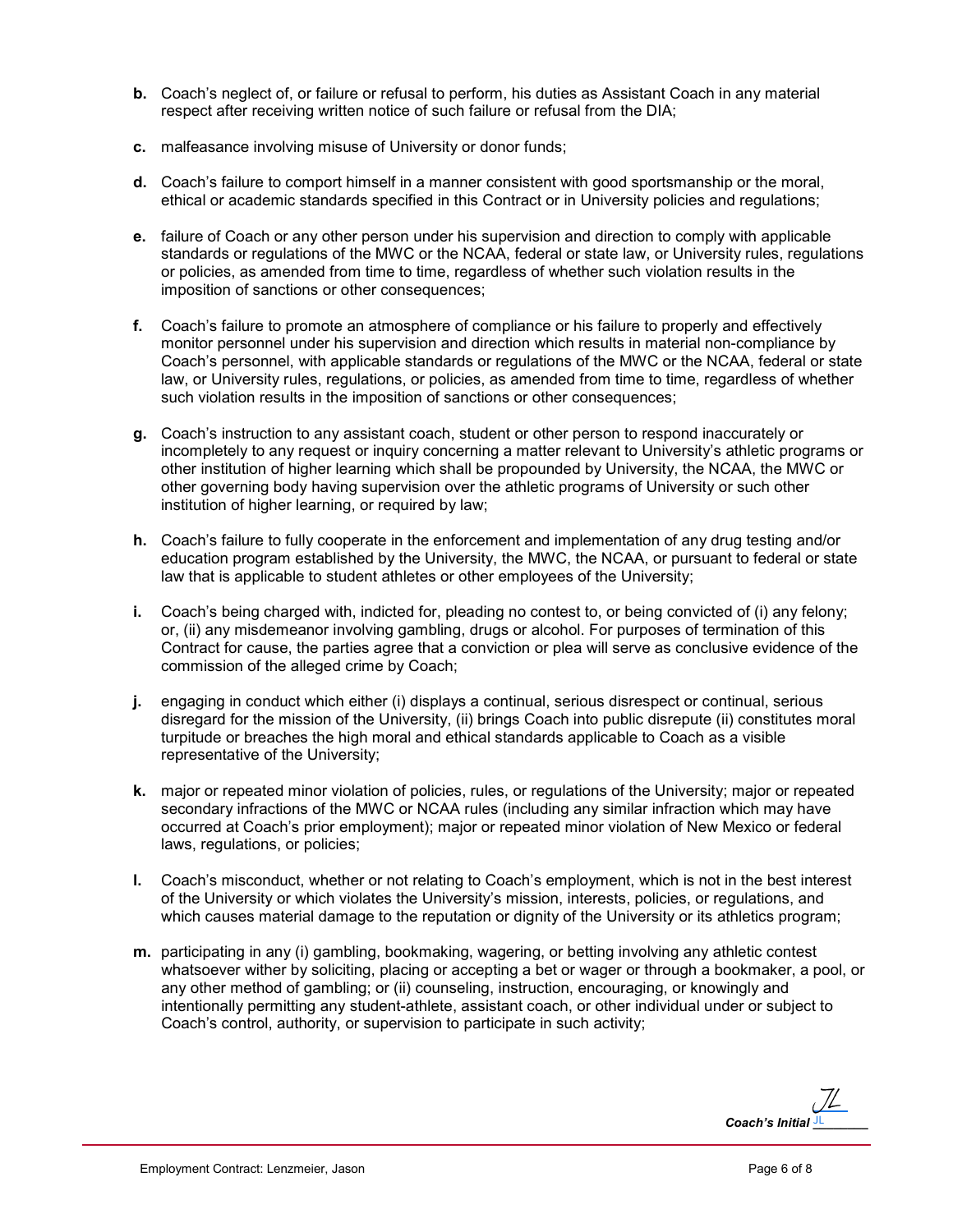- **n.** failure to report promptly to the DIA in writing any violations or potential violations known to Coach of University Rules including, but not limited to, those by Coach, his assistant coaches, student athletes or other persons under the direct control or supervision of Coach;
- **o.** failure to take reasonable steps to ensure the physical and mental wellbeing of student athletes on the Football team;
- **p.** willful or grossly negligent conduct injurious to the University's Intercollegiate Football Program or the University;
- **q.** any other reason violation of policies of the University or its Athletics Department.

If this Contract is terminated for cause, the University shall have no further liability except for base salary and fringe benefits accrued to the date of termination.

Nothing in this Section shall prevent, limit or otherwise interfere with the University's right to terminate the services of the Coach without cause at any time subject to the provisions of Section 12 herein. Coach expressly agrees that nothing in this agreement creates any expectancy of or property interest in continued employment and no University Administrative Policy addressing or governing progressive discipline, discharge or the appeal process for discharge shall be applicable to Coach.

**12. Termination by Request of Coach:** Coach may terminate this Contract at any time upon written notice to the DIA. In the event that Coach terminates this Contract pursuant to this Section, the University shall have no further liability except for base salary and benefits accrued to the date of termination.

Coach understands and agrees that termination of this Contract pursuant to this Section prior to the expiration of the Contract Term will cause irreparable harm to the reputation and athletic programs of the University in an amount not capable of precise calculation or quantification. Therefore, if Coach terminates this Agreement during the Contract Term, Coach agrees to pay to the University as liquidated damages, and not as a penalty, **fifty percent (50%)** of his base salary for the remainder of the Contract Term, within sixty (60 days of such termination.

Liquidated damages may be modified to a lesser amount at the discretion of the DIA, with approval of the University President.

- **13. Contract Non-Renewal:** Coach expressly agrees that there exists no expectancy of renewal of this Contract beyond the term stated in Section 2 herein. Coach also expressly agrees that no notice that this Contract will not be renewed is required. Coach understands that this provision contradicts UAP 3240, Contract Employees, and expressly agrees that no notice is required. The obligations of the University and Coach pursuant to this Contract shall terminate with his termination or the end of the Contract Term, whichever occurs first.
- **14. Termination by Disability or Death**: It is expressly understood and agreed that this is a personal service agreement between the parties and that in the event of the incapacity of Coach to the degree that he is rendered incapable of performing the obligations and duties contained in this Contract for a period of more than ninety (90) consecutive days, as certified by two (2) physicians selected or approved by the University, or his untimely demise, this Contract shall terminate and the University shall have no further financial or other obligation whosoever hereunder except to pay Coach his base salary and benefits accrued to the date of termination.
- **15. Complete Employment Contract:** This Employment Contract and any Exhibits attached hereto and incorporated herein by reference, constitute the final and complete agreement between the parties. Any amendments or further addenda, hereafter agreed to by both parties, shall be in writing and executed with the same formality. All prior and contemporaneous negotiations and agreements pertaining to Coach's employment by the University are deemed incorporated into this Contract and such documents and